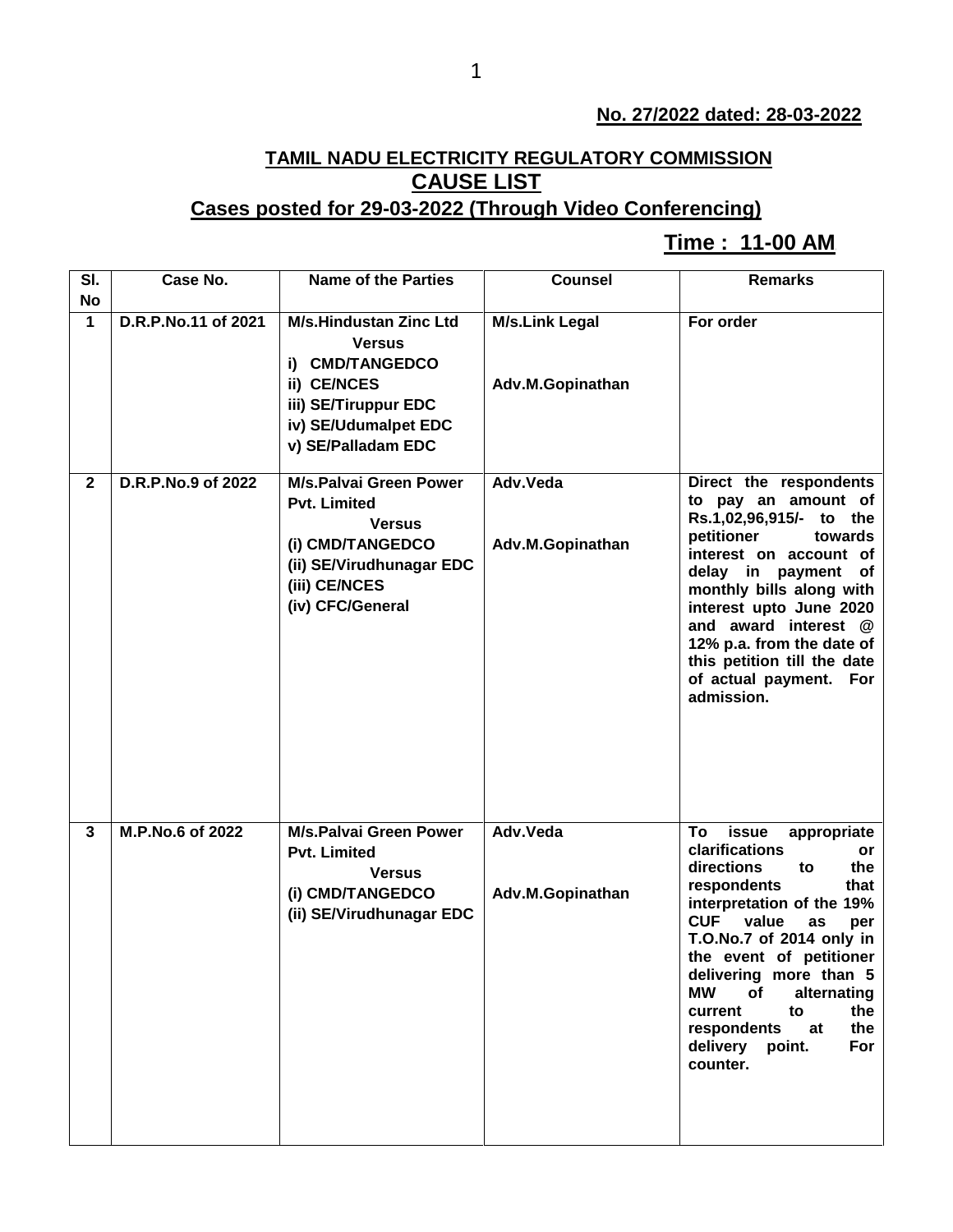| 4 | M.P.No.7 of 2022                           | Thiru.M.Xavier,<br><b>Tuticorin</b><br><b>Versus</b><br>(i) CMD/TANGEDCO<br>(ii) MD/TANTRANSCO<br>(iii) Director / Distribution<br>(iv) CE/Distn., Tirunelveli<br>(v) SE/Tuticorin EDC | <b>Represented by</b><br>Tr.S.Neelakanta Pillai<br>Adv.M.Gopinathan<br>Adv.V.Anil Kumar                                                                                               | Direct TANGEDCO to<br>supply LT three phase<br>power supply 24 hrs in a<br>day on regular basis for<br>his industry and to issue<br>suitable and appropriate<br>direction to the licensee<br>stop<br>such<br>illegal<br>to<br>restriction<br>of<br>power<br>supply with immediate<br>effect and others.<br>For<br>filing<br>counter<br>by<br><b>TANGEDCO</b><br>&<br>TANTRANSCO.                                                                                            |
|---|--------------------------------------------|----------------------------------------------------------------------------------------------------------------------------------------------------------------------------------------|---------------------------------------------------------------------------------------------------------------------------------------------------------------------------------------|-----------------------------------------------------------------------------------------------------------------------------------------------------------------------------------------------------------------------------------------------------------------------------------------------------------------------------------------------------------------------------------------------------------------------------------------------------------------------------|
| 5 | P.P.A.P.No.1 of<br>2022                    | <b>CE/PPP, TANGEDCO</b>                                                                                                                                                                | Adv.M.Gopinathan                                                                                                                                                                      | To approve adoption of<br>tariff at Rs.4.82 per unit<br>for 325 MW RTC power<br>and Rs.4.84 per unit for<br>150 MW RTC power at<br><b>TANTRANSCO periphery</b><br>period from<br>for<br>the<br>1.3.2022<br>31.3.2022<br>to<br>under Tender No.17 of<br>2021<br>also<br>for<br>and<br>approval<br>for<br>the<br>procurement of 353.4 MU<br>for the<br>period<br>from<br>1.3.2022<br>to 31.3.2022.<br>For further hearing.                                                    |
| 6 | I.A.No.1 of 2022<br>&<br>M.P.No.48 of 2021 | <b>CE/PPP, TANGEDCO</b>                                                                                                                                                                | Adv.M.Gopinathan<br>Adv.Ashwin<br>Ramanathan on behalf<br>of M/s.Manikaran Power<br>Limited<br>M/s.Sai<br>and<br>Wardha<br>Power<br><b>Generation Pvt. Limited</b><br>as Intervenors. | To accord approval to<br>float a<br>medium<br>term<br><b>FOO</b><br>tender<br>under<br>guidelines<br>with<br>the<br>deviations proposed in<br>the Bidding Documents<br>with<br>in<br><b>line</b><br><b>Pilot</b><br>Scheme-II for purchase<br>of 1500 MW RTC power<br>for a period of 5 years<br><b>PTC</b><br>appointing<br>India<br>Limited<br>as<br>an<br>Aggregator.<br>I.A. filed<br>by the<br>petitioner for<br>seeking<br>urgent hearing<br>on the<br>main petition. |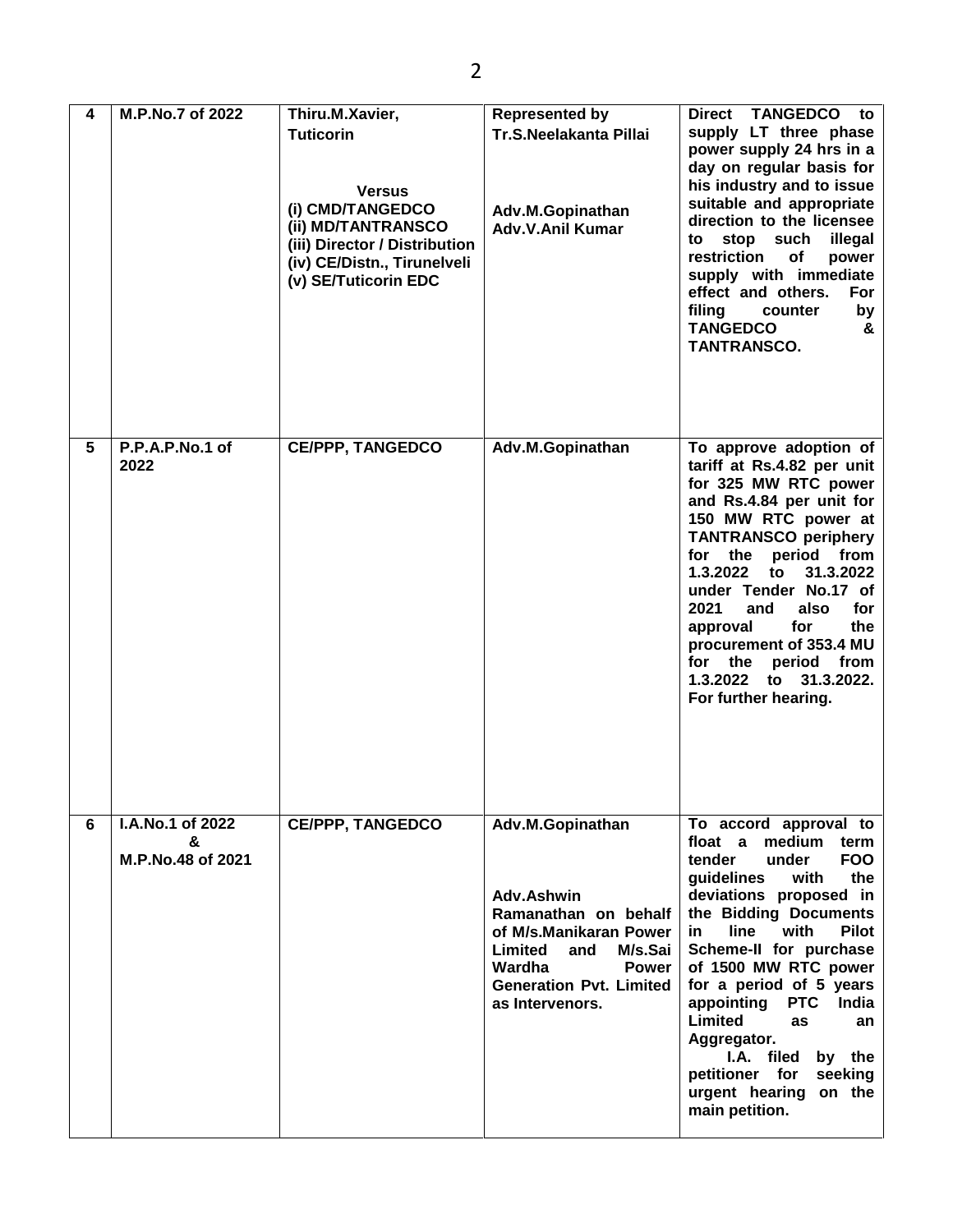| $\overline{7}$ | M.P.No.5 of 2022    | <b>CFC/Regulatory Cell,</b><br><b>TANGEDCO</b>                                                                                    | Adv.M.Gopinathan                         | determine<br>Τo<br>the<br>additional surcharge of<br>Rs.0.66 per unit payable<br>all open<br>access<br>by<br>consumers<br>on<br>scheduled quantum of<br>power purchase through<br>open access for the<br>period from 01.04.2022<br>to 30.09.2022. For filing<br>affidavit and for further<br>hearing.                                                                      |
|----------------|---------------------|-----------------------------------------------------------------------------------------------------------------------------------|------------------------------------------|----------------------------------------------------------------------------------------------------------------------------------------------------------------------------------------------------------------------------------------------------------------------------------------------------------------------------------------------------------------------------|
| 8              | D.R.P.No.8 of 2022  | <b>M/s.Solitaire BTN Solar</b><br><b>Private Limited</b><br><b>Versus</b><br>(i) CMD/TANGEDCO<br>(ii) CE/NCES,<br><b>TANGEDCO</b> | <b>HSA Advocates</b><br>Adv.M.Gopinathan | Seeking interim relief for<br>directing TANGEDCO to<br>make<br>immediate<br>of<br><b>Rs.13.56</b><br>payment<br>crores to the petitioner<br>from out of Rs.17.41<br>crores and also pay the<br>entire/remaining amount<br>towards energy supplied<br>to the TANGEDCO for<br>the period from July to<br>October 2021.<br>For<br>for<br>counter<br>and<br>compliance report. |
| 9              | D.R.P.No.20 of 2012 | Pioneer Power Ltd.,<br><b>Versus</b><br>1) TANGEDCO<br>2) CE, PPP<br>3) CFC, Revenue                                              | Adv.Sathyaseelan<br>Adv.M.Gopinathan     | <b>Declare</b><br>that<br>the<br>respondents<br>not<br>are<br>entitled to claim<br>the<br>liquidated damages<br>of<br><b>Rs.12.82</b><br>crores.<br>For<br>reporting the status of<br>the<br>case<br>which<br>is<br>pending<br>before the<br><b>Supreme Court.</b>                                                                                                         |
| 10             | M.P.No.25 of 2014   | <b>Pioneer Power Ltd.</b><br><b>Versus</b><br>1) TANGEDCO<br>2) Director (Generation)<br>3) CE, IPP                               | Adv.Sathyaseelan<br>Adv.M.Gopinathan     | To issue directions on<br>the respondents in terms<br>of section 142 of the<br>Electricity Act 2003 for<br>non-compliance of the<br>order dated 30-12-2011.<br>For reporting the status<br>of the case which is<br>pending<br>before<br>the<br><b>Supreme Court.</b>                                                                                                       |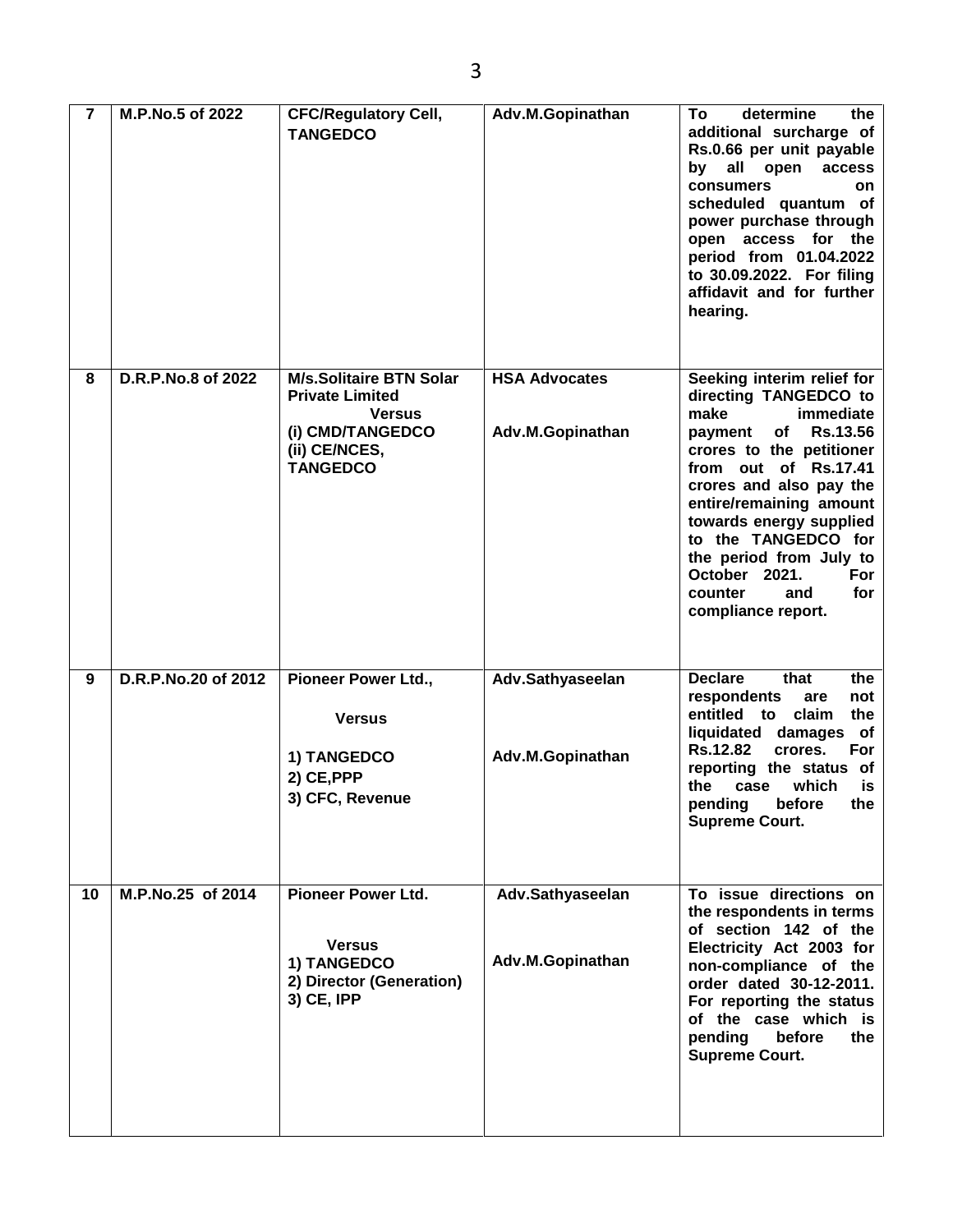| 11 | D.R.P.No.44 of 2014 | <b>Mirra and Mirra</b><br><b>Industries</b><br><b>Versus</b><br>1) TANGEDCO & ors.                                                                                            | Adv.Rahul Balaji<br>Adv.M.Gopinathan  | To direct TANGEDCO to<br>effect adjustment of the<br><b>WEG</b><br>from<br>the<br>petitioner's<br>captive<br>windmills<br>operating<br>under the REC scheme<br>first<br>thereafter<br>and<br>adjust<br>the<br>energy<br>generated by the other<br>wind mills. For reporting<br><b>of</b><br>the<br>case<br>status<br>before<br>pending<br>the<br><b>Supreme Court.</b>                                                                                                                               |
|----|---------------------|-------------------------------------------------------------------------------------------------------------------------------------------------------------------------------|---------------------------------------|------------------------------------------------------------------------------------------------------------------------------------------------------------------------------------------------------------------------------------------------------------------------------------------------------------------------------------------------------------------------------------------------------------------------------------------------------------------------------------------------------|
| 12 | D.R.P.No.55 of 2014 | <b>SRF Ltd.,</b><br><b>Versus</b><br>1) TANGEDCO & Ors.                                                                                                                       | Adv. Rahul Balaji<br>Adv.M.Gopinathan | Praying to first effect<br>of<br>adjustment<br><b>WEG</b><br>under REC scheme and<br>thereafter adjust<br>with<br>banking facility.<br>For<br>reporting status of the<br>case pending before the<br><b>Supreme Court.</b>                                                                                                                                                                                                                                                                            |
| 13 | D.R.P.No.68 of 2014 | <b>Dattatreya Textiles Pvt.</b><br>Ltd.,<br><b>Versus</b><br>1) TANGEDCO<br>2) CFC, Revenue<br>3) SE, CEDC/North<br>4) SE, Madurai EDC<br>5) AO/Revenue,<br><b>CEDC/North</b> | Adv.Rahul Balaji<br>Adv.M.Gopinathan  | Direct that TANGEDCO<br>to first effect adjustment<br>of the wind<br>energy<br>supplied to the petitioner<br>from<br>wind<br>mills<br>the<br>operating<br>under<br>Renewable<br><b>Energy</b><br>Wheeling<br><b>Agreement</b><br>under the REC scheme<br>against the petitioner's<br><b>HTSC</b><br><b>No.47</b><br>and<br>thereafter<br>adjust<br>the<br>energy generated.<br>For<br>reporting the status of<br>the<br>which<br>case<br>is<br>before<br>pending<br>the<br><b>Supreme Court.</b>     |
| 14 | D.R.P.No.69 of 2014 | <b>Sundaram Textiles Ltd.,</b><br><b>Versus</b><br>1) TANGEDCO<br>2) CFC, Revenue<br>3) SE, CEDC/North<br>4) SE, Madurai/North<br>5) AO/Revenue,<br><b>CEDC/North</b>         | Adv.Rahul Balaji<br>Adv.M.Gopinathan  | Direct the TANGEDCO to<br>first effect adjustment of<br>wind<br>the<br>energy<br>supplied to the petitioner<br>mills<br>from<br>wind<br>operating<br>under<br>the<br>Renewable<br><b>Energy</b><br>Wheeling<br><b>Agreement</b><br>under the REC scheme<br>against the petitioner's<br><b>HTSC</b><br><b>No.203</b><br>and<br>thereafter<br>adjust<br>the<br>energy generated.<br>For<br>reporting the status of<br>which<br>the<br>case<br>is.<br>pending<br>before<br>the<br><b>Supreme Court.</b> |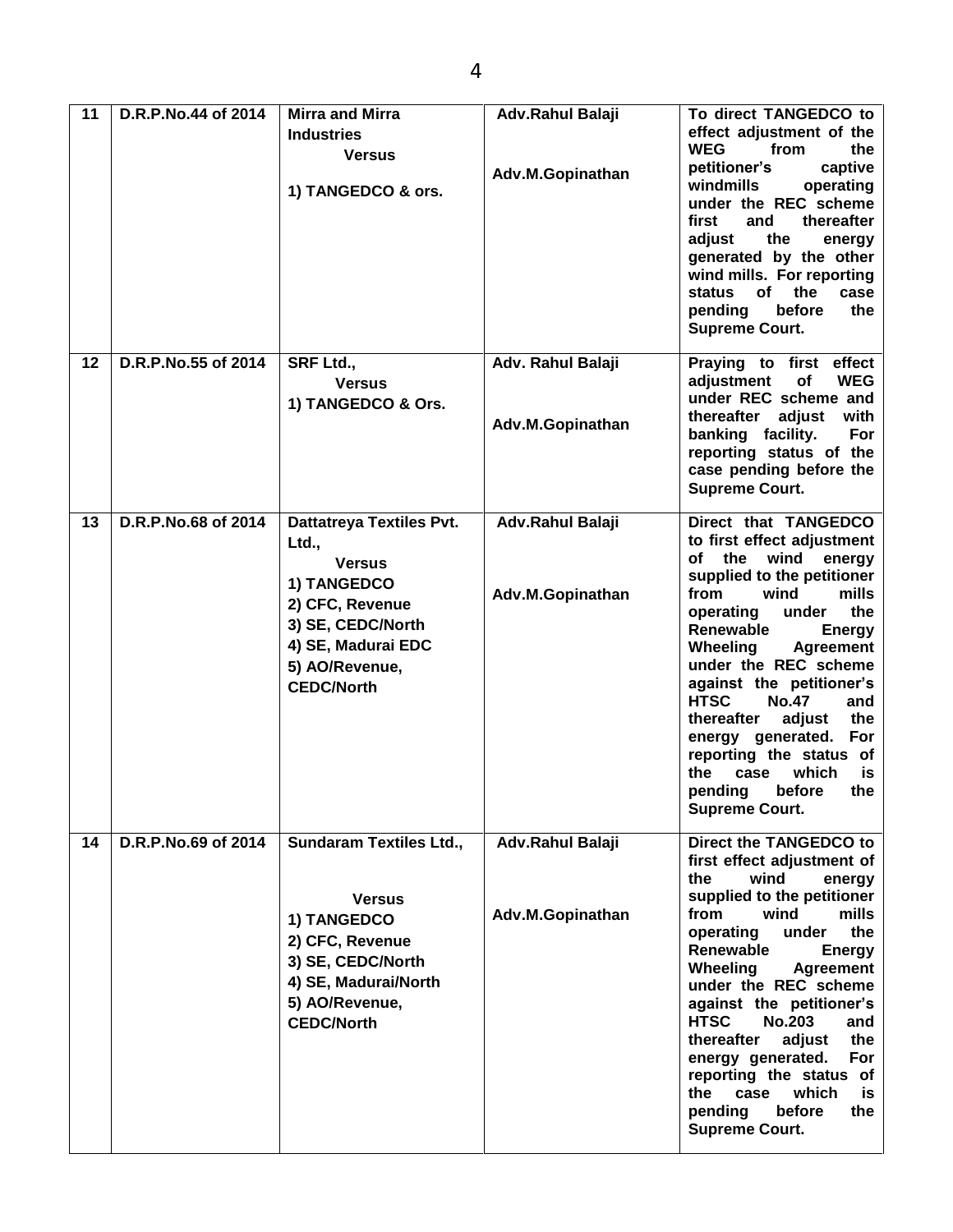| 15 | D.R.P.No.9 of 2016 | Vijayalakshmi Marketing        | Adv.R.S.Pandiyaraj | the<br>Quash<br>impugned                                                   |
|----|--------------------|--------------------------------|--------------------|----------------------------------------------------------------------------|
|    |                    | Pvt. Ltd.,                     |                    | notices dated 4-8-2014                                                     |
|    |                    | <b>Versus</b>                  |                    | and                                                                        |
|    |                    | 1) CE, NCES,                   | Adv.M.Gopinathan   | 2-12-2014 issued by the<br>1 <sup>st</sup> and 2 <sup>nd</sup> respondents |
|    |                    | <b>TANGEDCO</b>                |                    | and direct them to give                                                    |
|    |                    | 2) SE, Edumalpet EDC           |                    | effect to the EWA. For                                                     |
|    |                    |                                |                    | filing<br>consolidated                                                     |
|    |                    |                                |                    | typedset and arguments.                                                    |
| 16 | M.P.No.19 of 2021  | <b>M/s.R.S.Yarns and Power</b> | Adv.R.S.Pandiyaraj | To issue a clarification,                                                  |
|    |                    | <b>Pvt. Limited</b>            |                    | as to whether additional                                                   |
|    |                    | <b>Versus</b>                  |                    | surcharge on wheeling                                                      |
|    |                    | i) CMD/TANGEDCO                | Adv.M.Gopinathan   | charges are applicable<br>to the OA Consumers                              |
|    |                    | ii) CFC / TANGEDCO             |                    | having drawal voltage                                                      |
|    |                    |                                |                    | over and above 66 kV,                                                      |
|    |                    |                                |                    | who source electricity                                                     |
|    |                    |                                |                    | from the Third Party                                                       |
|    |                    |                                |                    | <b>Generators</b><br><b>Power</b>                                          |
|    |                    |                                |                    | having injecting voltage                                                   |
|    |                    |                                |                    | over and above 66 kV or                                                    |
|    |                    |                                |                    | not. For arguments.                                                        |
| 17 | M.P.No.28 of 2021  | Thiru.B.Balamurali             | Adv.R.S.Pandiyaraj | To<br>punish<br>the                                                        |
|    |                    | <b>Pollachi</b>                |                    | Respondent,                                                                |
|    |                    | <b>Versus</b>                  |                    | <b>TANGEDCO</b><br>under                                                   |
|    |                    | (i) SE/Udumalpet EDC           | Adv.M.Gopinathan   | 142<br><b>of</b><br>the<br>section                                         |
|    |                    | (ii) AEE/O&M, Udumalpet        |                    | Electricity Act, 2003 for<br>contravening<br>the                           |
|    |                    | EDC,                           |                    | T.O.No.1 of 2017 dated                                                     |
|    |                    | <b>TANGEDCO</b>                |                    | 11.7.2017<br>and                                                           |
|    |                    |                                |                    | non-compliance of the                                                      |
|    |                    |                                |                    | directions issued by this                                                  |
|    |                    |                                |                    | Hon'ble Commission in                                                      |
|    |                    |                                |                    | its order dated 2.3.2021                                                   |
|    |                    |                                |                    | in M.P.No.4 of 2021. For<br>arguments.                                     |
|    |                    |                                |                    |                                                                            |
| 18 | M.P.No.37 of 2021  | <b>M/s.Kamuthi Renewable</b>   | Adv.Rahul Balaji   | To declare that the entire                                                 |
|    |                    | <b>Energy Limited</b>          |                    | 72 MW solar power plant                                                    |
|    |                    | <b>Versus</b>                  |                    | commissioned<br>stood<br>and entitled to the Tariff                        |
|    |                    | (i) CMD/TANGEDCO               | Adv.M.Gopinathan   | under<br>fixed                                                             |
|    |                    | (ii) CE/NCES                   | Adv.V.Anil Kumar   | "Comprehensive<br><b>Tariff</b>                                            |
|    |                    | (iii)SE/P&C/TANTRANSC          |                    | Order on Solar Power" in                                                   |
|    |                    | O/Mdu                          |                    | Order No.4 of 2014 and                                                     |
|    |                    | (iv) SE/NCES/Tirunelveli       |                    | set aside the CE/NCES                                                      |
|    |                    |                                |                    | communication's dated                                                      |
|    |                    |                                |                    | 30.9.2016 to segregate                                                     |
|    |                    |                                |                    | the 72 MW solar power<br>plant erected as 25 MW                            |
|    |                    |                                |                    | and 47 MW separately                                                       |
|    |                    |                                |                    | with<br>separate energy                                                    |
|    |                    |                                |                    | meters and be paid at                                                      |
|    |                    |                                |                    | different tariff rates as                                                  |
|    |                    |                                |                    | illegal. For arguments.                                                    |
|    |                    |                                |                    |                                                                            |
|    |                    |                                |                    |                                                                            |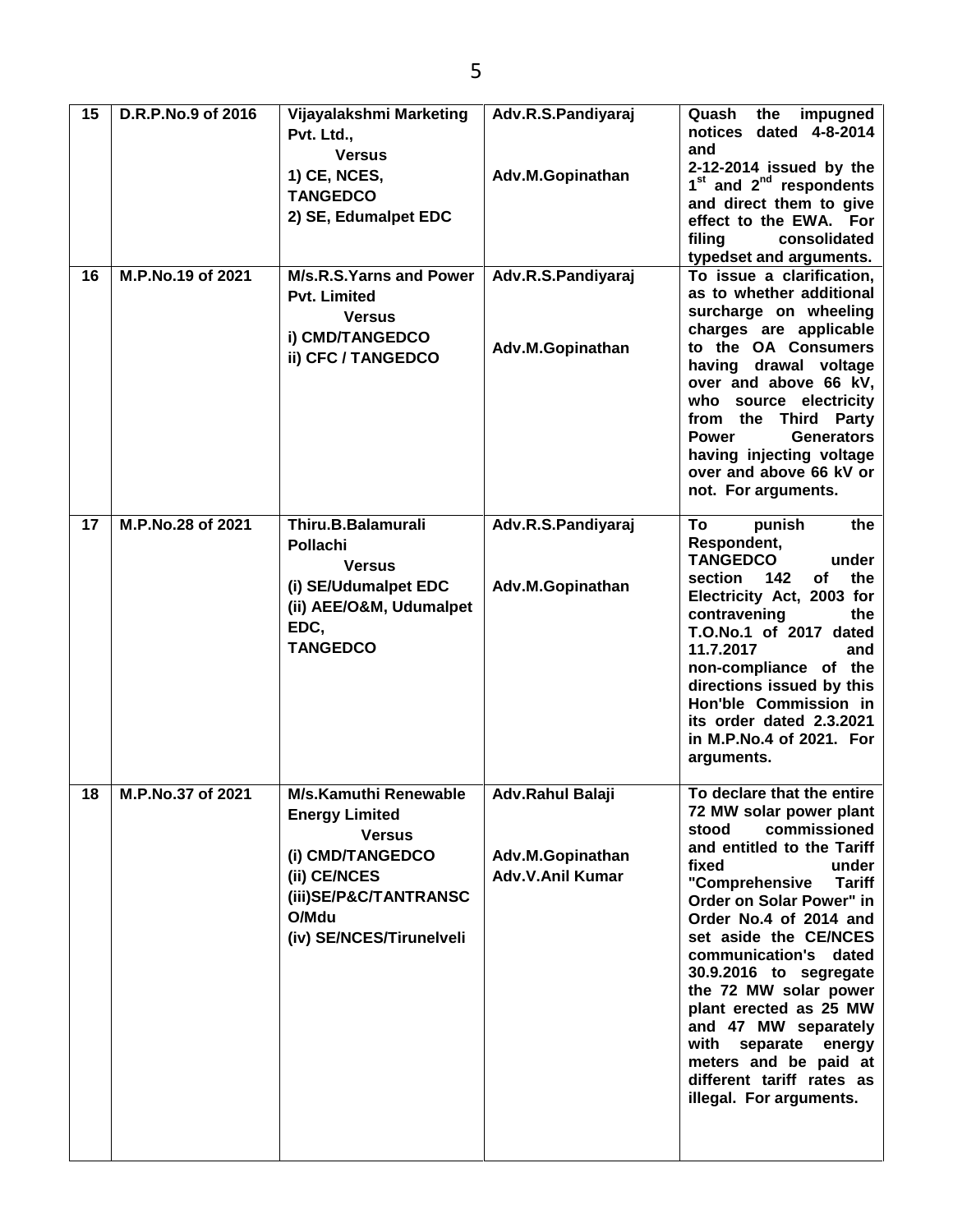| 19 | R.P.No.4 of 2021 in<br>R.A.No.3 of 2020 | <b>CE/PPP, TANGEDCO</b><br><b>Versus</b><br>(i) M/s.Ind-Barath Power<br><b>Gencom Limited</b><br>(ii) M/s.MALCO Energy<br>Ltd.                 | Adv.M.Gopinathan<br><b>M/s.Shree Law Services</b><br>for $R-1$<br><b>Adv.Rahul Balaji</b><br>for $R-2$ | Review the order of the<br><b>Commission in R.A.No.3</b><br>of 2020 dated 09.02.2021<br>in the matter of fixing a<br>tariff at the ceiling of<br>Rs.3.79 per unit for the<br>month of June 2011 and<br>Rs.3.81 per unit for the<br>months of<br>July<br>to<br>September 2011.<br>For<br>arguments.                                                                                                                                                                                              |
|----|-----------------------------------------|------------------------------------------------------------------------------------------------------------------------------------------------|--------------------------------------------------------------------------------------------------------|-------------------------------------------------------------------------------------------------------------------------------------------------------------------------------------------------------------------------------------------------------------------------------------------------------------------------------------------------------------------------------------------------------------------------------------------------------------------------------------------------|
| 20 | M.P.No.3 of 2022                        | <b>M/s.SEPC Power Private</b><br>Limited<br><b>Versus</b><br><b>CMD/TANGEDCO</b>                                                               | Adv.Rahul Balaji<br><b>AGP.Richardson Wilson</b>                                                       | Permit the petitioner to<br>terminate<br>the<br>Coal<br><b>Supply</b><br>and<br>Transportation<br>Agreement<br>(CSTA)<br>dt.9.2.2018<br>and<br>to<br>execute a FSA with CIL /<br>domestic<br>coal<br>any<br>supplier in order to<br>procure Indian Domestic<br>Coal and consequently<br>remove the ceiling price<br>mechanism<br>and<br>to<br>coal<br>from<br>procure<br>alternate sources and to<br>the<br><b>PPA</b><br>amend<br>to<br>incorporate the above<br>changes.<br>For<br>arguments. |
|    |                                         | Batch cases - In the matter of levy of penalty on alleged excess drawal of power                                                               |                                                                                                        |                                                                                                                                                                                                                                                                                                                                                                                                                                                                                                 |
| 21 | T.A.No.1 of 2022                        | <b>M/s.Sundaram Clayton</b><br>Limited<br><b>Versus</b><br>(i) CMD/TANGEDCO<br>(ii) SE/CEDC/West<br>(iii) Arkay Energy<br>(Rameswaram) Limited | M/s.Sarvabhauman<br><b>Associates</b><br>Adv.M.Gopinathan                                              | <b>W.P.No.25357</b><br>2010<br>of<br>by Hon'ble<br>High<br>trd.<br>Court of Madras in the<br>matter of levy of penalty<br>alleged<br>excess<br>on<br>drawal of power.<br>For hearing.                                                                                                                                                                                                                                                                                                           |
| 22 | T.A.No.2 of 2022                        | <b>M/s.Sundaram Clayton</b><br>Limited<br><b>Versus</b><br>(i) CMD/TANGEDCO<br>(ii) SE/CEDC/West<br>(iii) Arkay Energy<br>(Rameswaram) Limited | M/s.Sarvabhauman<br><b>Associates</b><br>Adv.M.Gopinathan                                              | W.P.No.25245<br>2010<br><b>of</b><br>High<br>trd. by Hon'ble<br>Court of Madras in the<br>matter of levy of penalty<br>alleged<br>on<br>excess<br>drawal of power.<br>For hearing.                                                                                                                                                                                                                                                                                                              |